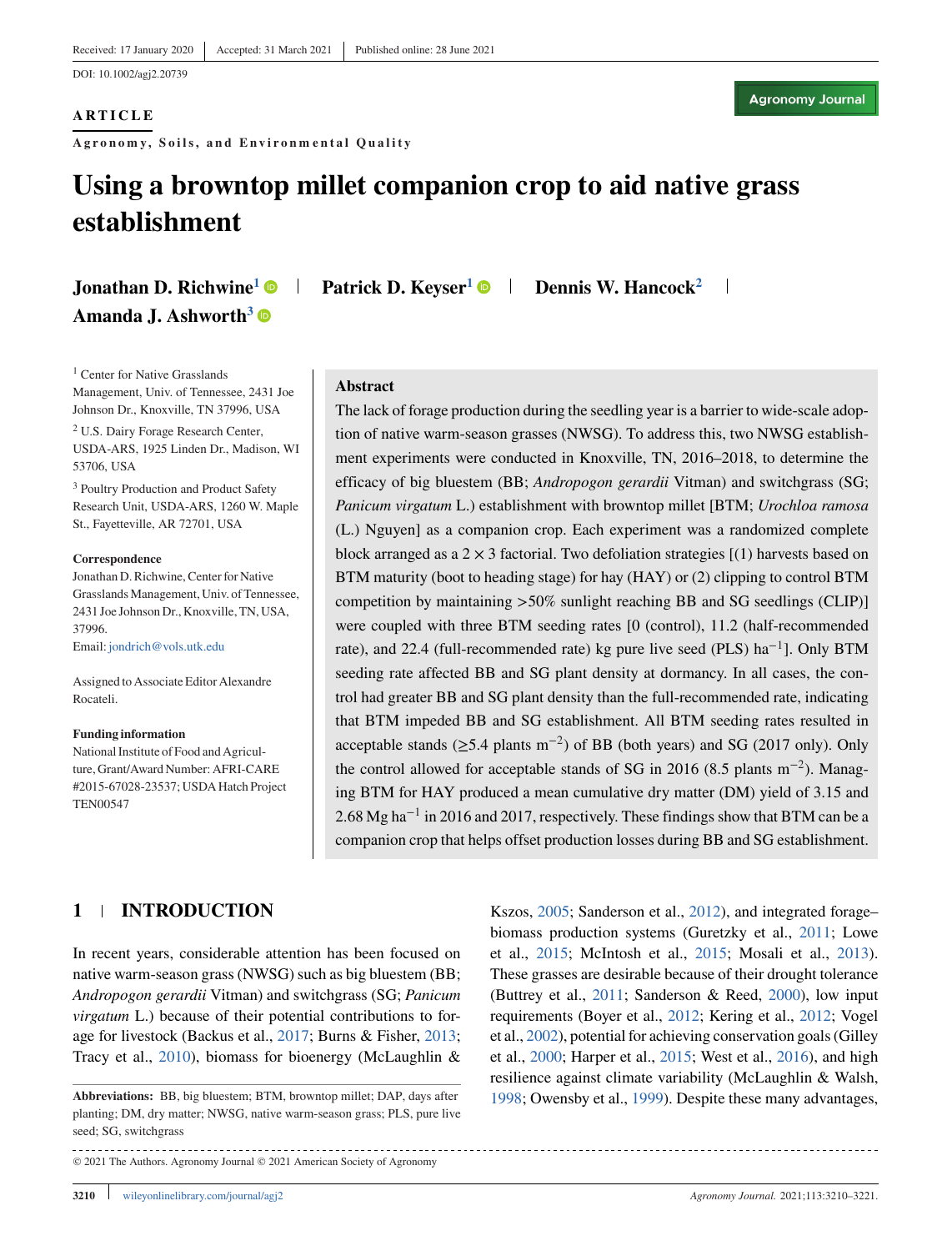NWSG have not been widely re-adopted into production systems of the humid southeastern United States.

One obstacle to integration of NWSG into forage and/or biomass production systems is stand establishment (Miesel et al., [2012;](#page-11-0) Schmer et al., [2006;](#page-11-0) West & Kincer, [2011\)](#page-11-0), which likely is the greatest barrier for producer adoption of NWSG (Aiken & Springer, [1995;](#page-10-0) Keyser et al., [2021;](#page-10-0) Parrish & Fike, [2005\)](#page-11-0). Past researchers have identified competition control as a major contributor to failed establishment (Curran et al., [2011;](#page-10-0) Hedtcke et al., [2014;](#page-10-0) McKenna et al., [1991\)](#page-10-0). Past researchers have explored planting NWSG following a cool-season annual cereal cover crop to aid in NWSG establishment (Hedtcke et al., [2014;](#page-10-0) Keyser et al., [2016a\)](#page-10-0). In many situations, cover crops can double as companion crops and can offset establishment losses during the establishment of perennial plants and may reduce weed competition (Milchunas et al., [2011;](#page-11-0) Singh et al., [2003\)](#page-11-0). At higher latitudes, coolseason annuals may serve as companion crops. For example, Jungers et al. [\(2015\)](#page-10-0) seeded a NWSG polyculture with barley (*Hordeum vulgare* L.) and oat (*Avena sativa* L.) in Minnesota and found average plant density *>*50 plants m−<sup>2</sup> after harvesting the companion crop for forage in July or August. Similarly, Miesel et al. [\(2012\)](#page-11-0), also working in the Upper Midwest of the United States, evaluated an oat companion crop and reported that treatments using herbicides were more effective at reducing weed pressure and increasing yield of native grasses than treatments with the cool-season companion crop.

While prior experiments have focused on planting NWSG following or into cool-season annuals, research using warmseason companion crops has been limited to date. Warmseason annual plants can provide forage during the year of establishment. Hintz et al. [\(1998\)](#page-10-0) , working in Iowa, successfully established both BB and SG with a corn (*Zea mays* L.) companion crop achieving stand densities typically in excess of 20 plants  $m^{-2}$ , well above thresholds required for production stands. Establishment in their study was successful irrespective of corn density or harvest date, but in all cases included atrazine [6-chloro-N-ethyI-*N'*-(l-methylethyl)-l,3,5 triazine-2,4-diamine], a product no longer labeled for native grass establishment. Similarly, Anderson et al. [\(2016\)](#page-10-0), working in Illinois, reported SG stand densities that exceeded 20 plants  $m^{-2}$  when planted with a corn companion crop. Cossar and Baldwin [\(2002\)](#page-10-0) found fall-recorded SG plant density to be inversely related to sorghum [*Sorghum bicolor* (L.) Moench]– sudangrass [*Sorghum bicolor* (L.) Moench ssp. *drummondii* (Nees ex Steud.) de Wet & Harlan] companion crop seeding rates in Mississippi. While they noted greater SG biomass yield when planted alone, Horton et al. [\(2004\)](#page-10-0) later reported no difference in SG biomass yield with respect to sorghum– sudangrass seeding rates when replicating the study at a different site.

Therefore, because of the paucity of published data, two NWSG experiments were implemented to investigate the

#### **Core Ideas**

- ∙ Browntop millet nurse crop may offset lost forage production during big bluestem or switchgrass establishment.
- ∙ Recommended browntop millet seeding rate reduced big bluestem and switchgrass establishment.
- ∙ Half millet seeding rate had minimal effect on big bluestem and switchgrass establishment.
- ∙ Millet cutting regimes did not affect big bluestem or switchgrass establishment success.

potential of a warm-season annual companion crop, browntop millet (BTM), to aid in BB and SG establishment and provide harvestable forage in the establishment year. We hypothesized that by using BTM as the companion crop, its more diminutive stature relative to other commonly used summer annual forage crops and less robust regrowth following initial harvest would provide less competition to developing NWSG seedlings. Specifically, objectives were to evaluate BB (Exp. 1) and SG (Exp. 2) plant density and post-dormancy biomass yield (following the 2nd year) based on (a) two BTM defoliation strategies and (b) three BTM seeding rates.

#### **2 MATERIALS AND METHODS**

#### **2.1 Site description**

Two NWSG (BB and SG) studies were conducted concurrently at the UTIA East Tennessee AgResearch and Education Center-Plant Science Unit (35˚54′06.74″N, 83˚57′27.11″W) in Knoxville, TN, from 2016 to 2017 (Site 1) and repeated at a second site on the same property during 2017–2018 (Site 2). The soil type for Site 1 was an Etowah silt loam (fine-loamy, siliceous, semiactive, thermic Typic Paleudult). This site previously grew turfgrasses, predominantly bermudagrass [*Cynodon dactylon* (L.) Pers.]. The soil type for Site 2 was dominated by Nonaburg channery silt loam (clayey, mixed, active, thermic, shallow Inceptic Hapludalf) with Heiskell silt loam (fine-loamy, mixed, semiactive, thermic Aquic Hapludalf) also being prevalent. This site had previously been planted in soybean [*Glycine max* (L.) Merr.].

#### **2.2 Experimental design**

Each experiment was a randomized complete block in a  $2 \times 3$  factorial arrangement of treatments with four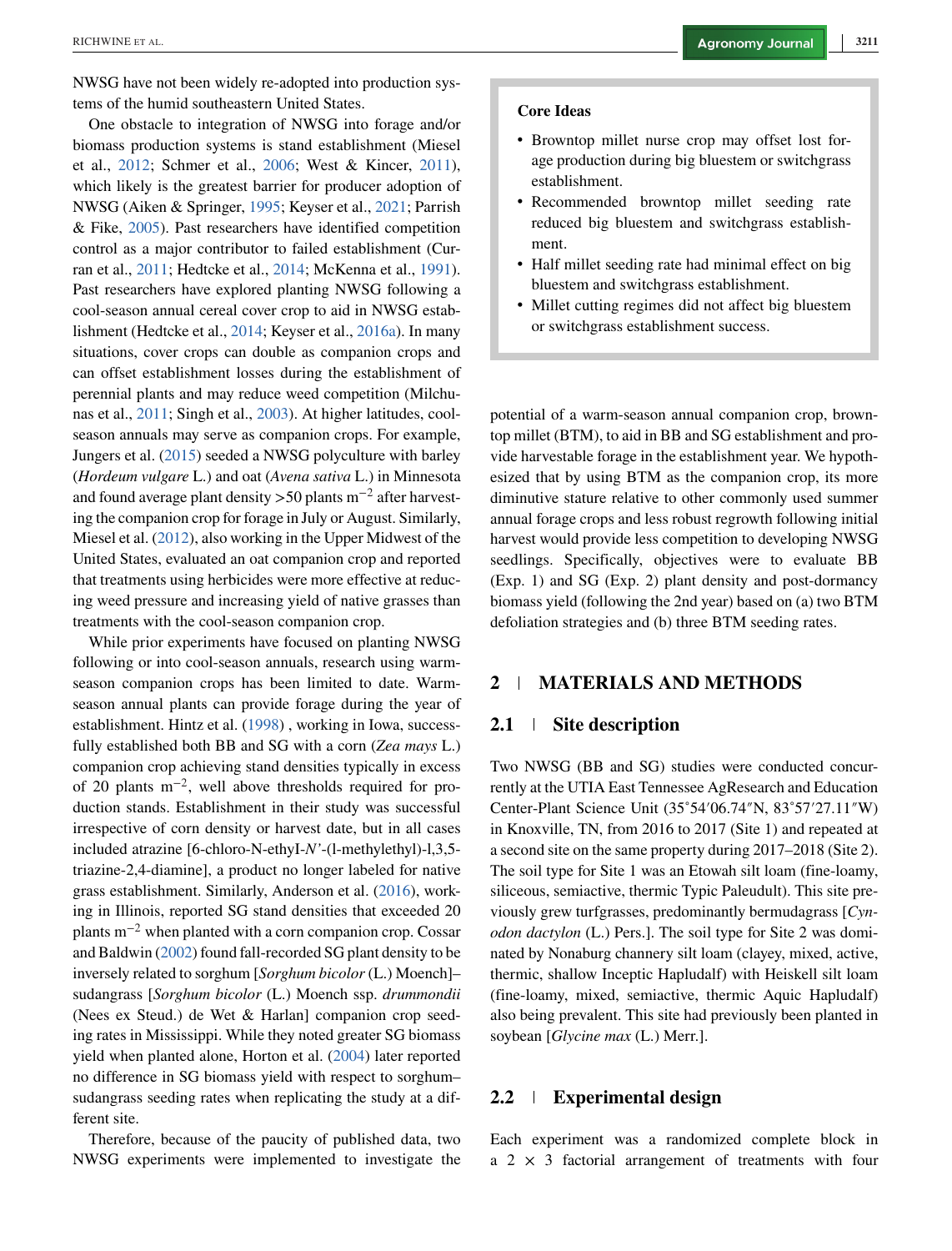|                                             | Site 1              |                    | Site 2              |                    |  |  |  |
|---------------------------------------------|---------------------|--------------------|---------------------|--------------------|--|--|--|
| <b>BTM Defoliation strategy<sup>a</sup></b> | <b>Big bluestem</b> | <b>Switchgrass</b> | <b>Big bluestem</b> | <b>Switchgrass</b> |  |  |  |
| <b>HAY</b>                                  | 27 June             | $12$ Aug.          | 10 July             | 20 July            |  |  |  |
|                                             | 22 July             |                    |                     |                    |  |  |  |
| <b>CLIP</b>                                 | 21 June             | 22 July            | 10 July             | 10 July            |  |  |  |
|                                             | 22 July             | 12 Aug.            |                     |                    |  |  |  |

<span id="page-2-0"></span>**TABLE 1** Harvest dates for browntop millet defoliation strategies for big bluestem and switchgrass at each site at East Tennessee AgResearch and Education Center-Plant Science Unit, Knoxville, TN, during establishment experiments in 2016 and 2017

<sup>a</sup>Browntop millet (BTM) defoliation strategy [HAY = harvests based on BTM maturity (boot to heading stage) for hay or CLIP = clipping to reduce BTM competition by maintaining *>*50% sunlight reaching big bluestem and switchgrass seedlings].

replicates. Treatment combinations of two defoliation strategies and three BTM seeding rates were assigned to 1.5 by 7.6 m plots. Defoliation strategies were (a) harvests based on BTM maturity (boot to heading stage) for hay (HAY) or (b) clipping to reduce BTM competition by maintaining *>*50% sunlight reaching BB and SG seedlings (CLIP). Both strategies were conducted when visual estimates met defoliation parameters. Browntop millet seeding rates were 0 (control), 11.2 (half-recommended rate), and 22.4 (fullrecommended rate) kg pure live seed (PLS) ha<sup>-1</sup>. Browntop millet defoliations were conducted using a Carter forage harvester (Carter Manufacturing Company, Inc.) at a 30.5-cm cutting height to reduce the probability of cutting developing BB or SG seedlings during the initial year of each experiment. Defoliation events are listed in Table 1. For BB only, imazapic {(±)−2-[4,5-dihydro-4-methyl-4-(1-methylethyl)−5-oxo-1*H*imidazol-2-yl]−5-methyl-3-pyridinecarboxylic acid} was also evaluated at a rate of 146 ml ha<sup> $-1$ </sup> a.i., a commonly used approach to competition control during establishment for this species. Imazapic was not included in any models or statistical analysis, but solely used for numerical comparison. Establishment locations differed (Site 1 vs. Site 2) to avoid confounding results caused by germination and emergence of dormant seed from the preceding year.

Both BB and SG were no-till drilled on 20 Apr. 2016 and 11 May 2017 using an Almaco eight-row no-till plot drill following an application of glyphosate [N-(phosphonomethyl) glycine, isopropyl-amine salt] at a rate of 2.2 kg ha<sup>-1</sup> a.i. Browntop millet was drilled perpendicular to BB and SG to minimize disturbance to BB or SG seed or emerging seedlings on 9 May 2016 and 1 June 2017. Due to an equipment malfunction in 2016, SG was replanted on 8 June 2016. The site was conventionally prepared and BTM reseeded on 21 June 2016. Big bluestem and SG (cultivars OZ 70 and Alamo, respectively; Bamert Seed Co.) were drilled at 6.7 and 10.1 kg PLS ha<sup> $-1$ </sup>, respectively, at a 0.6-cm seeding depth. All plots in both experiments received 67.3 kg N ha<sup>-1</sup> in the form of urea  $[CO(NH<sub>2</sub>)<sub>2</sub>]$  during the second growing season only. Applying N fertilizer during the establishment year is not recommended for NWSG establishment to avoid accentuating

weed competition (Keyser et al., [2011\)](#page-10-0). Nitrogen was the only macronutrient applied during all experiments.

#### **2.3 Data collection**

Mean monthly air temperature and precipitation for each year were collected at a weather station located on ETREC (550– 650 m from experiment locations) and compared to the 30-yr means for that location (NOAA, [2020\)](#page-11-0). Seedling counts for BB, SG, BTM, and weeds (both broadleaf and grass species) were conducted using a 0.45 by 0.45 m quadrat at five random areas per experimental unit. Then, plant density for each evaluated species was calculated. Plant density data were collected at 30 and 60 days after planting (DAP) BB or SG and only for BB and SG in mid-December of the 1st year – dormant period. Following the second growing season of each experiment, plots were harvested during dormancy (late November–early December) to obtain aboveground biomass yield (Mg ha<sup>-1</sup>) using a Carter forage harvester with a 91.4-cm cutting width at a 20.3-cm cutting height (Ashworth et al., [2015\)](#page-10-0). In spring of the 2nd year, we evaluated each experiment for the need for operational weed control. As stands had minimal competition at this point, no herbicides were deemed necessary, and none were applied. Thus, by the end of the second growing season, harvested biomass was clean and representative of normal production stands and no separations of crop and weed components were needed. Subsamples of BB and SG were collected from each plot at harvest, weighed, dried at 49 ˚C in a forced-air oven (Wisconsin Oven Corporation) for at least 72 h, and re-weighed to determine percentage moisture (averaged 11% for BB and 21–25% for SG) for use in calculating dry matter (DM) yield (Ashworth et al., [2015\)](#page-10-0). Biomass yield is reported accordingly.

#### **2.4 Statistical analysis**

Establishment-year plant density (BB, SG, weed, and BTM + weed m−<sup>2</sup> for 30 and 60 DAP and BB and SG seedlings during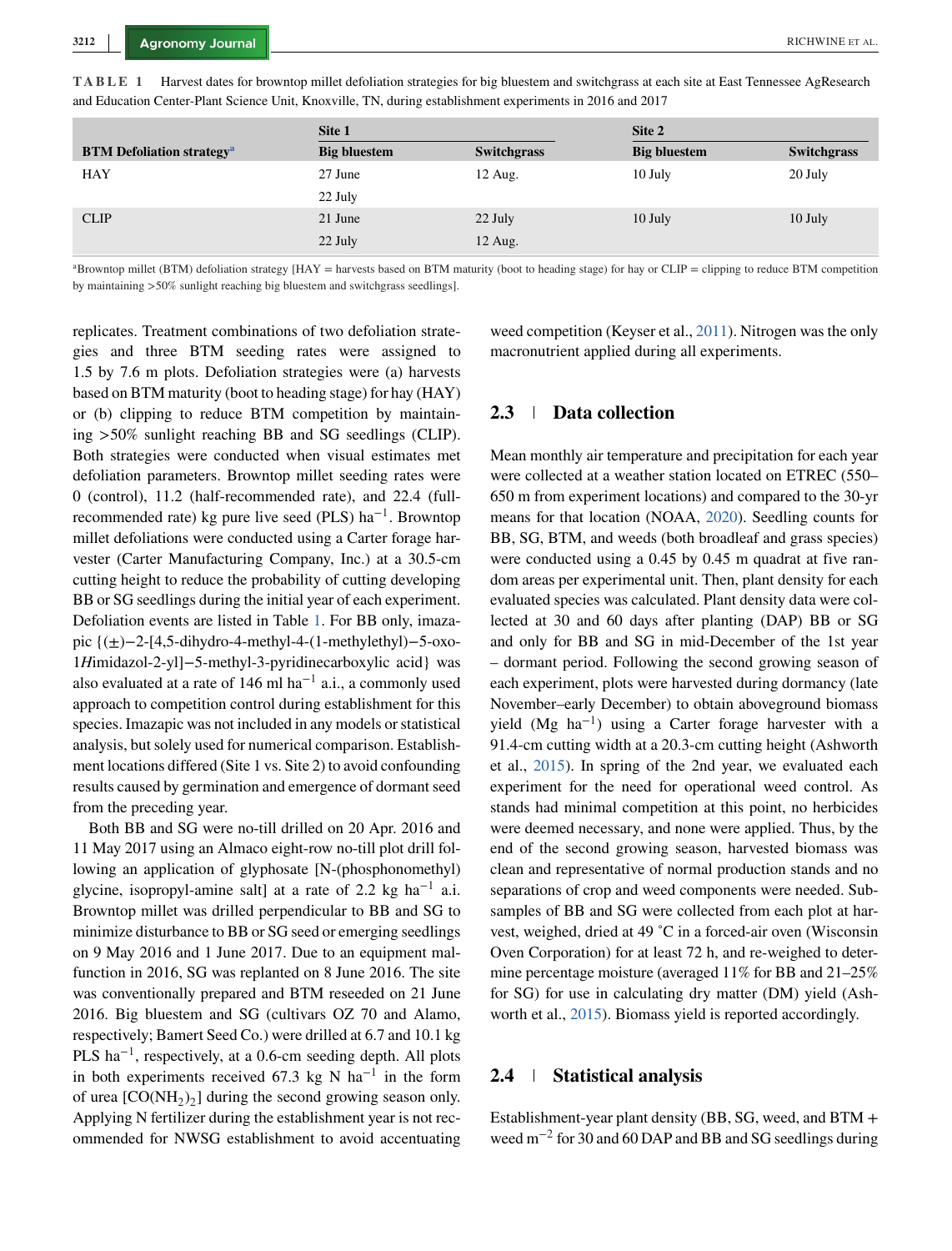

**FIGURE 1** (a) Mean monthly air temperature (˚C) and 30-yr mean and (b) total monthly precipitation (mm) and 30-yr mean for East Tennessee AgResearch and Education Center-Plant Science Unit, Knoxville, TN, 2016–2018. †Some months' data are missing in overall 30-yr mean from 1988 to 2018. ‡No data were reported in 2016

dormancy) and 2nd-year biomass DM yield data were analyzed under an ANOVA model in SAS v.9.4 (SAS Institute, [2013\)](#page-11-0) using PROC MIXED to determine differences ( $\alpha$  = .05) among main effects and interactions. Fixed effects were defoliation strategy and BTM seeding rate, and block was a random effect for each NWSG experiment. Defoliation strategy was not incorporated into 30 and 60 DAP establishmentyear plant density statistical analysis since neither HAY nor CLIP had occurred prior to conducting these counts. Based on results from past studies (Keyser et al., [2016a,](#page-10-0) [2016b\)](#page-10-0), and the potential influence from annual air temperature and timing differences, experimental years were analyzed separately for each study. All models were tested for normality of residuals using Shapiro–Wilk test (*W* ≥ 0.90). Fisher's least significant difference was used for mean separations. Posthoc regressions were conducted using PROC REG to determine the relationship between BTM + weed plant density and BB or SG plant density (at 30 and 60 DAP combined across sites), as well as for BB and SG plant density at dormancy and Year 2 biomass DM yield for each site. These tests allowed us to explore potential relationships in competition that could affect establishment success, as well as minimum stand density thresholds for seedling-year stands.

#### **3 RESULTS**

#### **3.1 Environmental conditions**

During the 3 yr of the study, growing-season (April through September) mean monthly air temperatures remained near or above 30-yr means (Figure 1a). Monthly precipitation during May and June of all 3 yr was similar to 30-yr means (Figure 1b). However, July through September were abnormally dry in 2016 while April and August in 2017 were atypically wet (75 and 74% *>*30-yr mean, respectively). August

was then followed by a drier than normal September. In 2018, July through September received greater than or equal to 30 yr mean amounts of rainfall (NOAA, [2020\)](#page-11-0).

#### **3.2 Big bluestem**

#### **3.2.1 Establishment-year plant density**

Plant density during dormancy of BB did not differ for either defoliation strategy at either site (Table [2\)](#page-4-0). However, BB establishment-year plant density differed by BTM seeding rate at 60 DAP and dormancy, but at Site 1 only (Table [2\)](#page-4-0), with control plots having the greatest BB plant density in both cases (Figures [2](#page-5-0) and [3\)](#page-6-0). At Site 1, establishment-year weed plant density did not differ at 30 DAP but was reduced where BTM was planted by 60 DAP (Table [2\)](#page-4-0). Browntop millet seeding rate affected  $BTM +$  weed establishment-year plant densities for both sites. At Site 1, the full-recommended rate had the greatest BTM + weed plant density at 30 DAP  $(342.5 \text{ seedlings m}^{-2})$  and 60 DAP (235.0 seedlings m<sup>-2</sup>; Figure [2\)](#page-5-0). For Site 2, a compensatory effect on establishmentyear weed plant density from BTM was not observed. Given that establishment-year weed plant density never differed at Site 2, it was apparent that BTM simply added to the overall level of competition without influencing BB plant density. Overall, there was a weak linear relationship between BB and BTM + weed establishment-year plant density at 30  $(P = .013; r^2 = .13; m = -0.03$  seedling seedling<sup>-1</sup>) and 60 (*P* = .029;  $r^2$  = .10;  $m = -0.02$  seedling seedling<sup>-1</sup>) DAP. When using imazapic, BB plant density at Sites 1 and 2 (10.8 and 34.0 seedlings  $m^{-2}$ , respectively) was numerically greater than all BTM seeding rates (Figure [3\)](#page-6-0). Big bluestem establishment-year plant density across all BTM seeding rates was 7.8 and 17.1 seedlings m<sup>-2</sup> for Sites 1 and 2, respectively.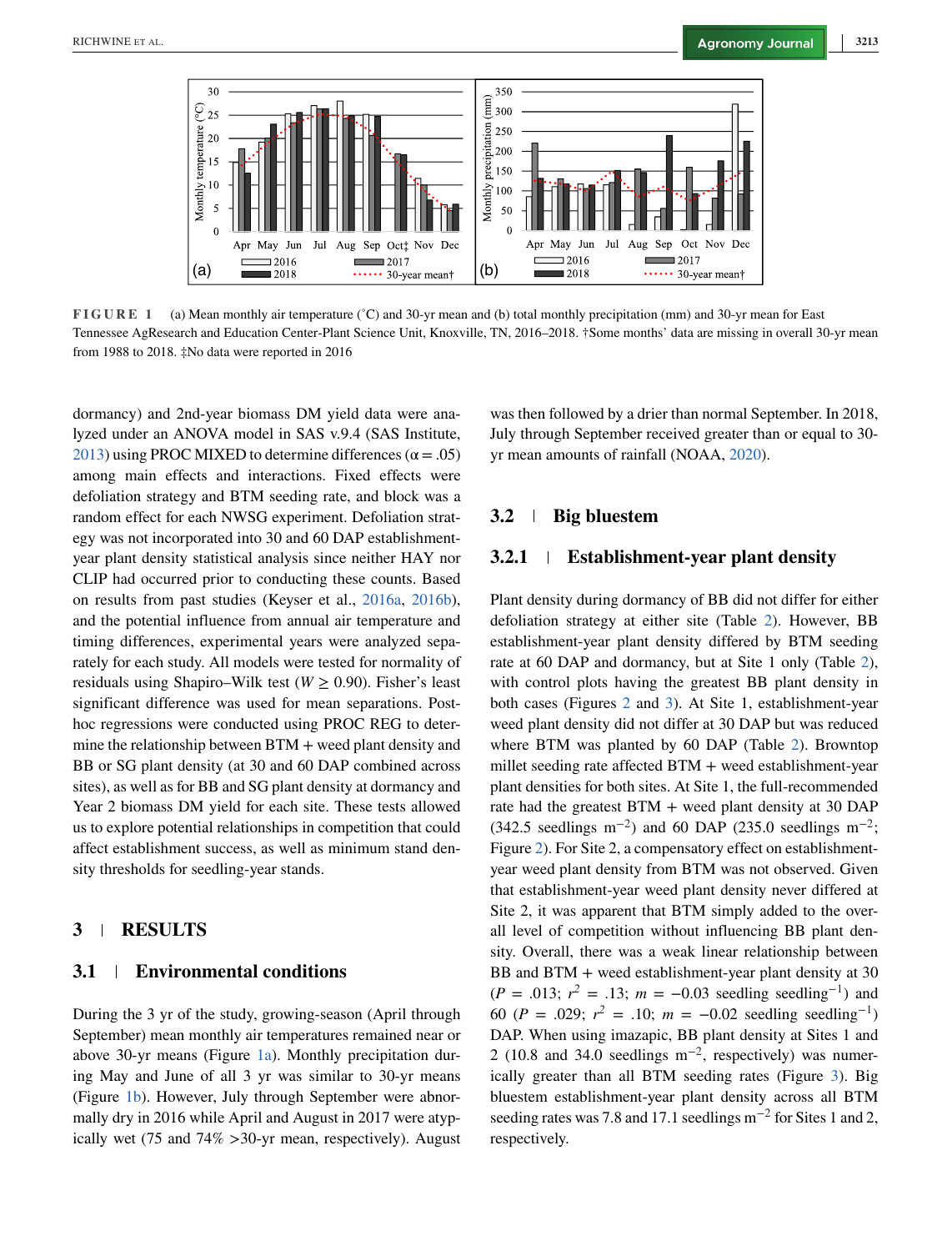<span id="page-4-0"></span>**TABLE 2** Mixed-effects ANOVA model results for establishment-year plant density of big bluestem seedlings, weeds, and browntop millet (BTM) + weeds at each site at East Tennessee AgResearch and Education Center-Plant Science Unit, Knoxville, TN, 2016–2017, during a big bluestem establishment experiment

| <b>Effect</b>                | Site 1                      |         |               |                   |                   | Site 2            |                          |                          |               |                              |                        |                          |
|------------------------------|-----------------------------|---------|---------------|-------------------|-------------------|-------------------|--------------------------|--------------------------|---------------|------------------------------|------------------------|--------------------------|
|                              | $30$ DAP <sup>a</sup>       |         | <b>60 DAP</b> |                   | <b>Dormancy</b>   |                   | <b>30 DAP</b>            |                          | <b>60 DAP</b> |                              | <b>Dormancy</b>        |                          |
|                              | $\bm{F}$ value <sup>b</sup> | P > F   | $F$ value     | P > F             | $F$ value         | P > F             | $F$ value                | P > F                    | $F$ value     | P > F                        | $\boldsymbol{F}$ value | P > F                    |
| <b>Big bluestem</b>          |                             |         |               |                   |                   |                   |                          |                          |               |                              |                        |                          |
| <b>HARV</b> <sup>c</sup>     | $\equiv$                    | -       |               | $\qquad \qquad -$ | 1.82              | .197              |                          | $\overline{\phantom{0}}$ |               | $\qquad \qquad -$            | 2.00                   | .178                     |
| <b>RATE</b>                  | 0.07                        | .937    | 7.68          | .022 <sup>d</sup> | 4.36              | .032              | 0.72                     | .523                     | 0.79          | .495                         | 1.80                   | .200                     |
| $HARV \times$<br><b>RATE</b> | $\equiv$                    |         |               | $\qquad \qquad -$ | 3.06              | .077              | $\overline{\phantom{0}}$ |                          |               | $\qquad \qquad \blacksquare$ | 0.74                   | .495                     |
| Weeds                        |                             |         |               |                   |                   |                   |                          |                          |               |                              |                        |                          |
| <b>RATE</b>                  | 2.45                        | .167    | 9.93          | .013              | $\qquad \qquad -$ | $\qquad \qquad -$ | 0.55                     | .603                     | 0.16          | .859                         | $\qquad \qquad -$      | $\overline{\phantom{m}}$ |
| $BTM + Weeds$                |                             |         |               |                   |                   |                   |                          |                          |               |                              |                        |                          |
| <b>RATE</b>                  | 74.48                       | $-.001$ | 12.99         | .007              |                   | —                 | 16.41                    | .004                     | 6.84          | .028                         |                        |                          |

<sup>a</sup>Establishment-year plant density at 30 and 60 days after planting (DAP) of big bluestem and big bluestem plant density during dormancy. Since both browntop millet (BTM) defoliation strategy treatments had not been conducted prior to 30 and 60 DAP seedling counts, HARV was not incorporated into the model as a dependent variable.  $b$ df num/den = Big bluestem – HARV 1/15, RATE 2/15, HARV  $\times$  RATE 2/15; Weeds – RATE 2/6; BTM + Weeds – RATE 2/6.

 $c'HARY = BTM$  defoliation strategy (harvested for hay, harvested for competition control); RATE = BTM seeding rate (0, 11.2, and 22.4 kg pure live seed [PLS] ha<sup>-1</sup>). <sup>d</sup>Bold values are significant at  $\alpha = .05$ .

#### **3.2.2 Biomass dry matter yield**

For 2nd-year BB biomass DM yield, only BTM seeding rate at Site 1 was significant (Table [3\)](#page-6-0). Plots without BTM had the greatest yield (3.58 Mg ha<sup>-1</sup>; Figure [4a\)](#page-7-0) while the half- and full-recommended BTM seeding rates had similar yields (2.35 and 1.96 Mg ha<sup>-1</sup>, respectively). All BTM seeding rates produced similar BB yields at Site 2. Second-year biomass DM yield was positively related to BB establishment-year plant density at dormancy at Site 1 ( $P = .009$ ;  $r^2 = .28$ ;  $m = 0.104$ Mg seedling<sup>-1</sup>) and Site 2 (*P* = .017;  $r^2$  = .23; *m* = 0.026 Mg seedling<sup>-1</sup>).

#### **3.3 Switchgrass**

#### **3.3.1 Establishment-year plant density**

Browntop millet seeding rate influenced plant density of SG, weeds, and BTM + weeds at Site 1 and BTM + weeds at Site 2 (Table [4\)](#page-7-0). The 0 kg ha<sup>-1</sup> BTM seeding rate had the greatest establishment-year plant density of BTM + weeds at 30 DAP (272 seedlings m<sup>-2</sup>) at Site 1 and both 30 and 60 DAP (158 and 145 seedlings  $m^{-2}$ , respectively; Figure [5\)](#page-8-0) at Site 2. Browntop millet + weeds plant density for the half- and fullrecommended BTM seeding rates did not differ at any of these times. Furthermore, SG plant density did not differ at 30 DAP at Site 1 or 30 and 60 DAP at Site 2. However, at 60 DAP for Site 1, BTM + weeds plant density as well as SG plant density were greater for the 0 kg ha<sup>-1</sup> BTM seeding rate than either the half or full BTM seeding rates. Regression analysis for SG and BTM + weed establishment-year plant density at 30 DAP was not significant  $(P = .080)$  while there was a weak, positive relationship ( $P = .008$ ;  $r^2 = .14$ ;  $m = 0.15$  seedling seedling<sup>-1</sup>) at 60 DAP.

#### **3.3.2 Biomass dry matter yield**

For 2nd-year biomass DM yield of SG, defoliation strategy was only significant for Site 2 (Table [3\)](#page-6-0). Yield for HAY  $(2.69 \text{ Mg} \text{ ha}^{-1})$  was slightly greater than CLIP (2.44 Mg) ha<sup>-1</sup>). However, both SG defoliation strategies only occurred once with HAY taking place 10 d after CLIP (Table [1\)](#page-2-0). On the other hand, BTM seeding rate affected 2nd-year biomass DM yield for both sites (Table [3\)](#page-6-0). For Site 1, plots without BTM had the greatest yield  $(5.10 \text{ Mg ha}^{-1})$ ; Figure [4b\)](#page-7-0). Where establishment-year plant densities were low at Site 1 in the presence of BTM, 2nd-year biomass DM yields were reduced substantially relative to the control. At Site 2, only biomass DM yields for the control (2.67 Mg ha<sup>-1</sup>) and fullrecommended (2.40 Mg ha<sup>-1</sup>) BTM seeding rate differed. There was a positive relationship between biomass DM yield and SG plant density during dormancy at Site  $1 (P < .001)$ ;  $r^2 = .74$ ; *m* = 0.306 Mg seedling<sup>-1</sup>) but not Site 2 (*P* = .583).

#### **3.4 Browntop millet**

Across both experiments (BB and SG), HAY produced a BTM mean cumulative DM yield of 2.92  $\pm$  0.27 Mg ha<sup>-1</sup>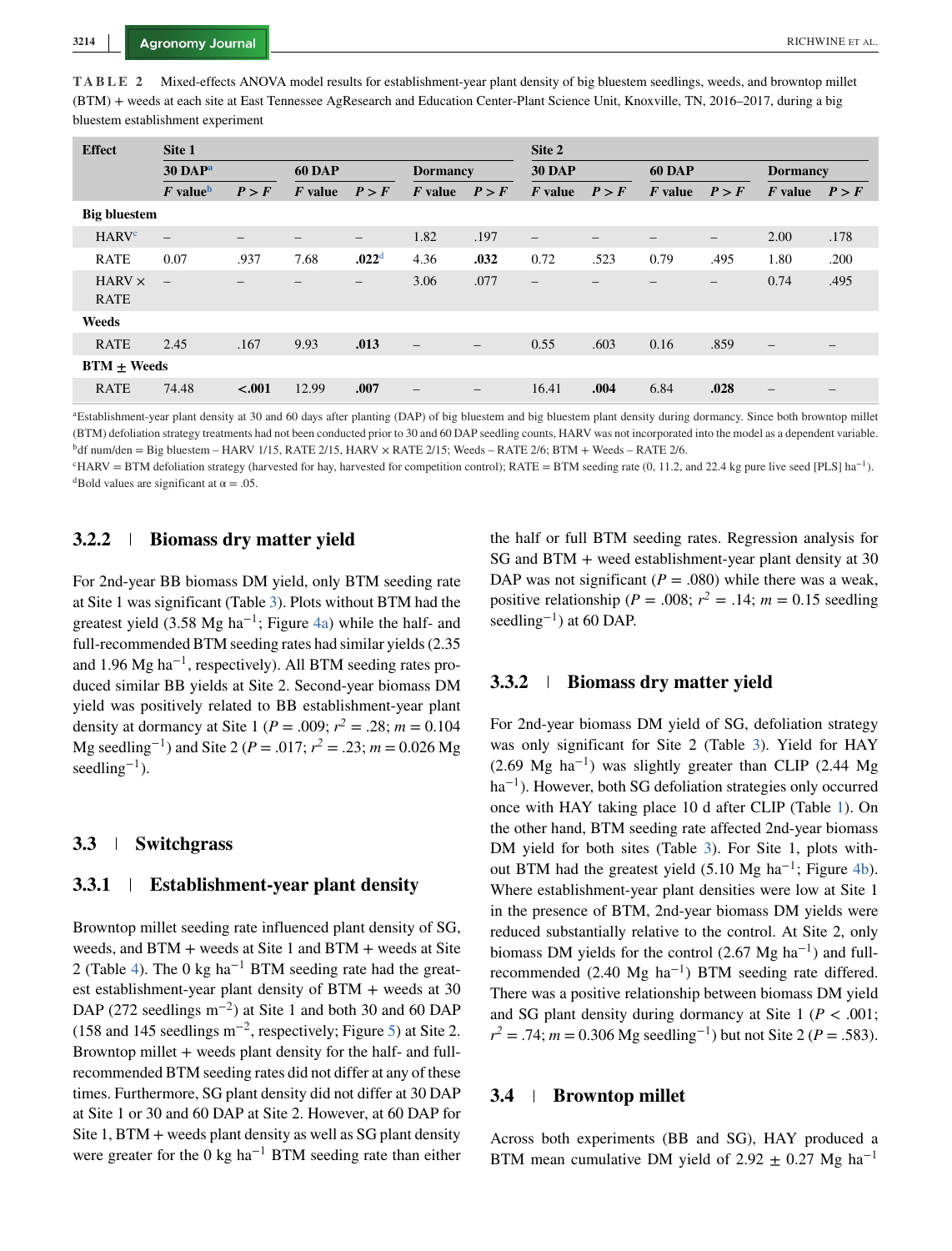<span id="page-5-0"></span>

**FIGURE 2** Establishment-year plant density (seedlings m<sup>−</sup>2) for big bluestem (BB), browntop millet (BTM), and weeds by BTM seeding rate (kg pure live seed [PLS] ha<sup>−</sup>1) at 30 and 60 days after planting (DAP) BB for Site 1 (top) and Site 2 (bottom) at East Tennessee AgResearch and Education Center-Plant Science Unit, Knoxville, TN. †Number of BB seedlings per BTM seeding rate at 30 and 60 DAP. ‡Different lowercase letters indicate significant differences among weed + BTM seedling totals by BTM seeding rates at 30 and 60 DAP within site. §Different UPPERCASE letters indicate significant differences for BB seedlings by BTM seeding rate at 30 and 60 DAP within site

(half-recommended seeding rate) and 3.37  $\pm$  0.29 Mg ha<sup>-1</sup> (full-recommended seeding rate) at Site 1. Yields at Site 2 were comparable and resulted in 2.72  $\pm$  0.48 Mg ha<sup>-1</sup> (halfrecommended seeding rate) and 2.64  $\pm$  0.43 Mg ha<sup>-1</sup> (fullrecommended seeding rate).

### **4 DISCUSSION**

To date, only four published studies (Anderson et al., [2016;](#page-10-0) Cossar & Baldwin, [2002;](#page-10-0) Hintz et al., [1998;](#page-10-0) Horton et al., [2004\)](#page-10-0) addressed the use of a warm-season annual compan-

ion crop, with two having used corn and two sorghum– sudangrass. Our studies showed contrasting results when evaluating BTM as a companion crop for BB and SG. Yields of BTM were less than those  $(4.3-10.4 \text{ Mg} \text{ ha}^{-1})$  presented by McLaughlin et al. [\(2004\)](#page-11-0) when seeding a BTM monoculture using the full-recommended rate. However, producers could benefit from forage production during BB and SG establishment by using the half-recommended BTM seeding rate since BTM yield loss was negligible between the full- and halfrecommended rates. If producers do not need to compensate for lost forage production during the BB or SG establishment year, then not planting BTM will likely result in denser stands of BB or SG.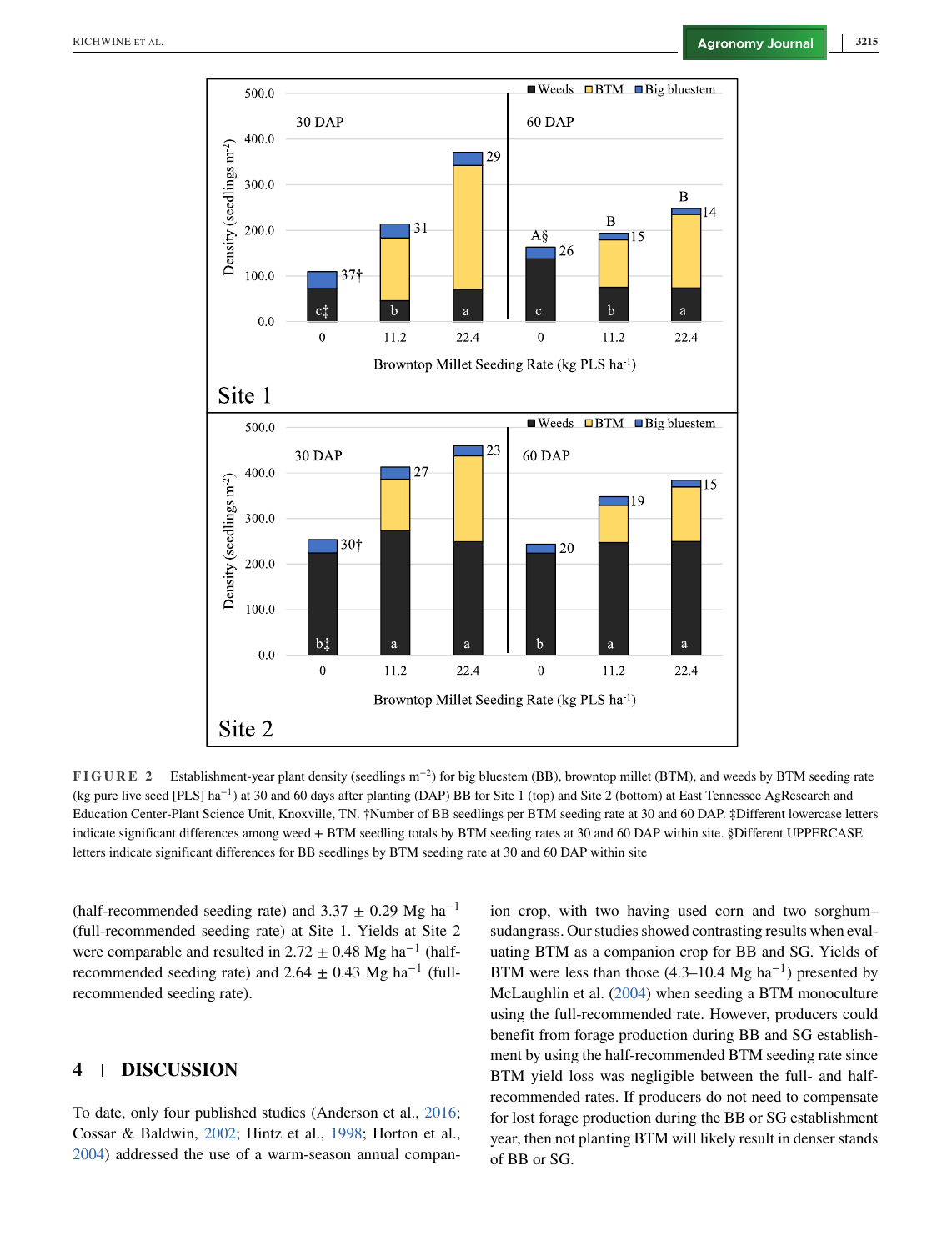<span id="page-6-0"></span>

**FIGURE 3** Establishment-year plant density (seedlings m<sup>−</sup>2) at dormancy for big bluestem (BB) and switchgrass (SG) by browntop millet (BTM) seeding rate (kg pure live seed [PLS] ha<sup>-1</sup>) compared to using imazapic (Plateau) for Site 1 (2016) and Site 2 (2017) at East Tennessee AgResearch and Education Center-Plant Science Unit, Knoxville, TN. Plant density for imazapic treatment (BB only) are horizontal lines; not compared statistically to other BB treatments. †Different UPPERCASE letters indicate significant differences for BB plant density by BTM seeding rate within site. ‡Different lowercase letters indicate significant differences for SG plant density by BTM seeding rate within site

#### **4.1 Establishment-year plant density**

Big bluestem establishment-year plant density at dormancy was not influenced by defoliation strategy. At Site 1, BB was harvested twice for both defoliation strategies with only 6 d separating the first harvest for each. This narrow window, which was a result of the rapid development of the BTM at this time of year and an inability to implement CLIP due to rainfall and field conditions, precluded any meaningful advantage from CLIP. At Site 2, only one defoliation occurred on all BB and SG plots with all BB plots harvested on the same day. Persistent rains delayed planting BTM at Site 2 in spring 2017 while allowing an abundant weed population to develop. As a result, BTM was slow to develop because of the heavy weed pressure already in place. Because of the lack of regrowth of the BTM following the initial defoliation for both defoliation

strategy treatments, no additional harvests were implemented at Site 2. Thus, there would not have been an expectation that HAY or CLIP would influence plant density, especially at Site 2. Clearly, timing of planting BTM relative to BB planting and timing of HAY and CLIP were sensitive and critical factors with this system.

In the case of SG at Site 1, the earlier harvest date for the initial CLIP defoliation preceded the first HAY harvest by 21 d. Nevertheless, SG establishment-year plant density was not improved by this harvest interval. Given the later SG planting date at Site 1, the timing of the initial CLIP defoliation may have been too soon after BTM planting to be beneficial. Furthermore, the rapid development of BTM between the first and second CLIP could have been substantial enough that the 12 Aug. 2016 harvests occurred after the BTM had already suppressed the SG seedlings. This underscores the importance of timing in such CLIP defoliations. It also may suggest that there is a critical point in seedling development that occurs between 30 and 60 DAP as was apparent for BB in the context of BTM seeding rate.

When BTM seeding rate affected BB and SG density, unplanted controls had greater BB and SG density than the BTM companion crop. Likewise, Cossar and Baldwin [\(2002\)](#page-10-0) reported greater end-of-season SG plant density when planted alone than with a sorghum–sudangrass companion crop. Anderson et al. [\(2016\)](#page-10-0) also found that SG plant density was greater when SG was established alone as compared with a corn companion crop in Illinois. In contrast, Hintz et al. [\(1998\)](#page-10-0) found reduced post-dormancy plant density in the 1st year of their study when BB was planted alone vs. with a corn + atrazine companion crop. However, in the 2nd year of their study, there was no difference in plant density based on these treatments.

In the current study, there was also a lack of consistency between sites with respect to SG plant density. At Site 1, the use of BTM appeared to increase competition at 30 DAP (Figure [5\)](#page-8-0). Regardless, this competition did not influence SG plant density at this stage of stand development. Yet by 60

**TABLE 3** Mixed-effects ANOVA model results for big bluestem and switchgrass 2nd-year biomass dry matter yield for each site at East Tennessee AgResearch and Education Center-Plant Science Unit, Knoxville, TN, during establishment experiments. Harvests were conducted in 2017 and 2018 for Sites 1 and 2, respectively

| <b>Effect</b>            | <b>Big bluestem</b>                 |         |           |       | <b>Switchgrass</b>     |         |                        |                   |  |  |
|--------------------------|-------------------------------------|---------|-----------|-------|------------------------|---------|------------------------|-------------------|--|--|
|                          | Site 1                              |         | Site 2    |       | Site 1                 |         | Site 2                 |                   |  |  |
|                          | $\boldsymbol{F}$ value <sup>a</sup> | P > F   | $F$ value | P > F | $\boldsymbol{F}$ value | P > F   | $\boldsymbol{F}$ value | P > F             |  |  |
| <b>HARV</b> <sup>b</sup> | 0.29                                | .596    | 0.88      | .362  | 0.75                   | .400    | 8.22                   | .012 <sup>c</sup> |  |  |
| <b>RATE</b>              | 12.27                               | $-.001$ | 1.77      | .205  | 29.99                  | $-.001$ | 3.70                   | .049              |  |  |
| $HARV \times RATE$       | 0.05                                | .953    | 0.29      | .751  | 0.07                   | .931    | 3.07                   | .076              |  |  |

 $^{a}$ df num/den = HARV, 1/15; RATE, 2/15; HARV  $\times$  RATE, 2/15.

<sup>b</sup>HARV = browntop millet (BTM) defoliation strategies (harvest for hay, harvest for competition control); RATE = BTM seeding rate (0, 11.2, and 22.4 kg pure live seed  $[PLS]$  ha<sup>-1</sup>).

<sup>c</sup>Bold values are significant at  $\alpha = .05$ .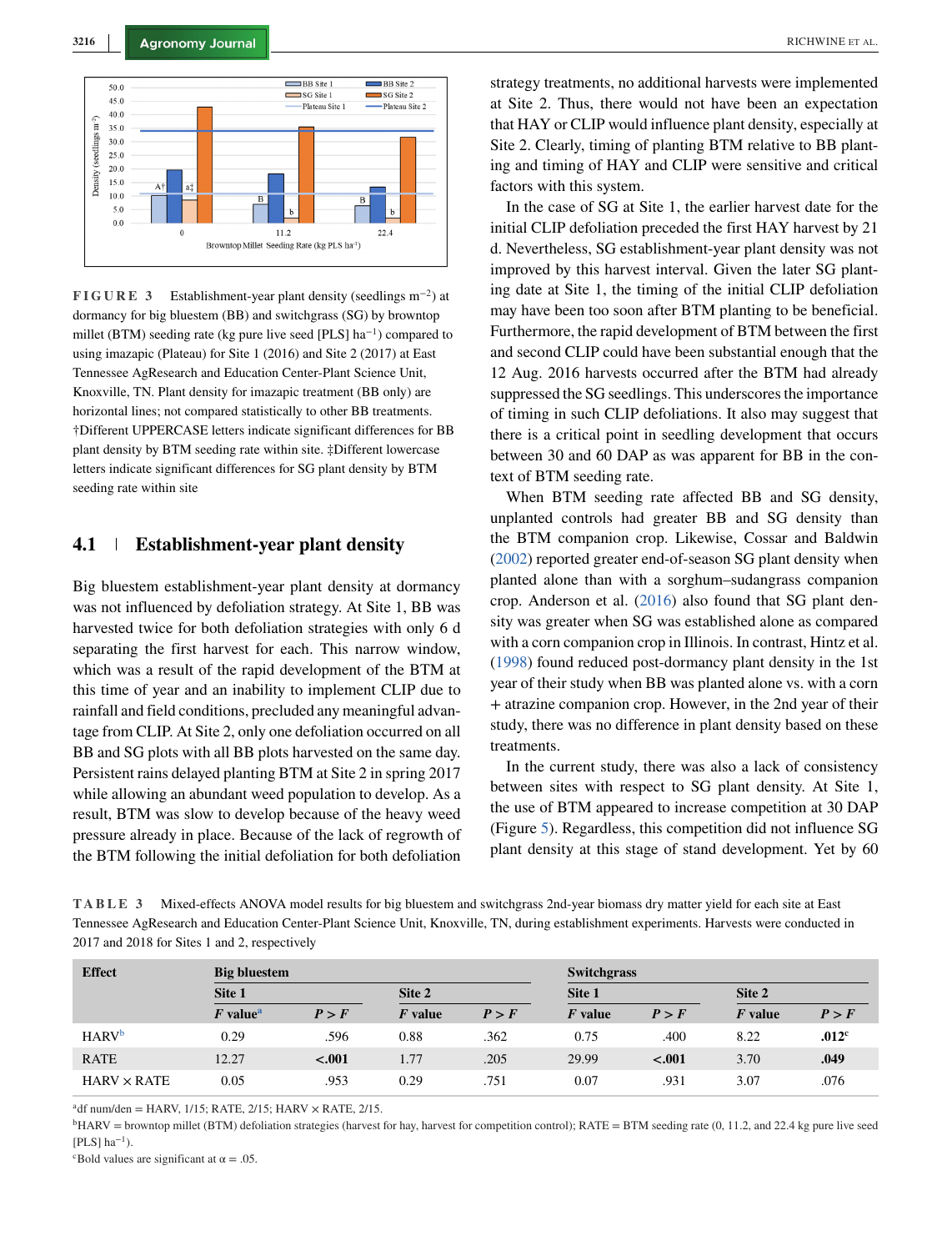<span id="page-7-0"></span>

**FIGURE 4** Biomass dry matter (DM) yield (Mg DM ha<sup>−</sup>1) for (a) big bluestem and (b) switchgrass by browntop millet (BTM) seeding rate (kg pure live seed [PLS] ha<sup>−</sup>1) following the 2nd year of each study at Site 1 (2017) and Site 2 (2018) at East Tennessee AgResearch and Education Center-Plant Science Unit, Knoxville, TN. †Different UPPERCASE letters indicate significant differences among Site 1 (2017) DM biomass yield among BTM seeding rate per species. ‡Different lowercase letters indicate significant differences among Site 2 (2018) DM biomass yield among BTM seeding rate per species

**TABLE 4** Mixed-effects ANOVA model results for establishment-year plant density of switchgrass seedlings, weeds, and browntop millet (BTM) + weeds at each site at East Tennessee AgResearch and Education Center-Plant Science Unit, Knoxville, TN, 2016–2017 during a switchgrass establishment experiment

| <b>Effect</b>                | Site 1                              |                 |               |                   |                          | Site 2                   |                          |       |               |                              |                          |                                 |
|------------------------------|-------------------------------------|-----------------|---------------|-------------------|--------------------------|--------------------------|--------------------------|-------|---------------|------------------------------|--------------------------|---------------------------------|
|                              | $30$ DAP <sup>a</sup>               |                 | <b>60 DAP</b> |                   | <b>Dormancy</b>          |                          | <b>30 DAP</b>            |       | <b>60 DAP</b> |                              | <b>Dormancy</b>          |                                 |
|                              | $\boldsymbol{F}$ value <sup>b</sup> | P > F           | $F$ value     | P > F             | $F$ value                | P > F                    | $\boldsymbol{F}$ value   | P > F | $F$ value     | P > F                        | $\boldsymbol{F}$ value   | P > F                           |
| <b>Switchgrass</b>           |                                     |                 |               |                   |                          |                          |                          |       |               |                              |                          |                                 |
| <b>HARV<sup>c</sup></b>      | $\overline{\phantom{0}}$            | $\qquad \qquad$ |               | $\qquad \qquad -$ | 0.05                     | .832                     | $\qquad \qquad -$        | -     | -             | -                            | 1.70                     | .212                            |
| <b>RATE</b>                  | 0.46                                | .653            | 6.88          | .028 <sup>d</sup> | 8.22                     | .004                     | 0.33                     | .729  | 3.13          | .117                         | 0.88                     | .435                            |
| $HARV \times$<br><b>RATE</b> | $\equiv$                            |                 |               | —                 | 0.53                     | .599                     | $\overline{\phantom{m}}$ |       |               | $\qquad \qquad \blacksquare$ | 0.18                     | .835                            |
| Weeds                        |                                     |                 |               |                   |                          |                          |                          |       |               |                              |                          |                                 |
| <b>RATE</b>                  | 8.48                                | .018            | 43.46         | $-.001$           | $\overline{\phantom{m}}$ | $\overline{\phantom{m}}$ | 1.08                     | .396  | 1.19          | .368                         | $\overline{\phantom{m}}$ | $\hspace{0.1mm}-\hspace{0.1mm}$ |
| $BTM + Weeds$                |                                     |                 |               |                   |                          |                          |                          |       |               |                              |                          |                                 |
| <b>RATE</b>                  | 13.01                               | .007            | 6.25          | .034              | $\overline{\phantom{0}}$ | $\qquad \qquad -$        | 12.77                    | .007  | 13.95         | .006                         |                          |                                 |

aEstablishment-year plant density at 30 and 60 days after planting (DAP) of switchgrass and switchgrass plant density during dormancy. Since both browntop millet (BTM) defoliation strategy treatments had not been conducted prior to 30 and 60 DAP seedling counts, HARV was not incorporated into the model as a dependent variable.

 $b$ df num/den = Switchgrass – HARV 1/15, RATE 2/15, HARV  $\times$  RATE 2/15; Weeds – RATE 2/6; BTM + Weeds – RATE 2/6.

 $c$ HARV = BTM defoliation strategy (harvested for hay, harvested for competition control); RATE = BTM seeding rate (0, 11.2, and 22.4 kg pure live seed [PLS] ha<sup>-1</sup>). <sup>d</sup>Bold values are significant at  $\alpha = .05$ .

DAP, SG density for both half- and full-recommended BTM seeding rates was reduced to 50% or less of that of the control. The greater SG density in the control (30 seedlings  $m^{-2}$ ) at 60 DAP suggests that BTM presented more effective competition than weeds to SG seedlings. The more effective competition of the BTM at Site 1 compared to Site 2 was likely the result of the later planting date of SG at Site 1 due to the initial stand failure. In any case, SG plant densities for the half- and full-recommended (1.9 seedlings  $m^{-2}$  for both) BTM seeding rates at Site 1 during dormancy were well below desirable

targets for production while those at Site 2 were more than adequate.

At Site 1, BTM had the desired effect of suppressing weed populations for BB at 60 DAP. In this case though, BB seedlings, which had not been suppressed at 30 DAP became so by 60 DAP. This suggests that the negative impact of the additional competition (i.e., light and space) from the BTM did not become a factor until the BTM canopy had become more developed at 60 DAP. Also, the lack of any difference in BB plant density between the full- and half-recommended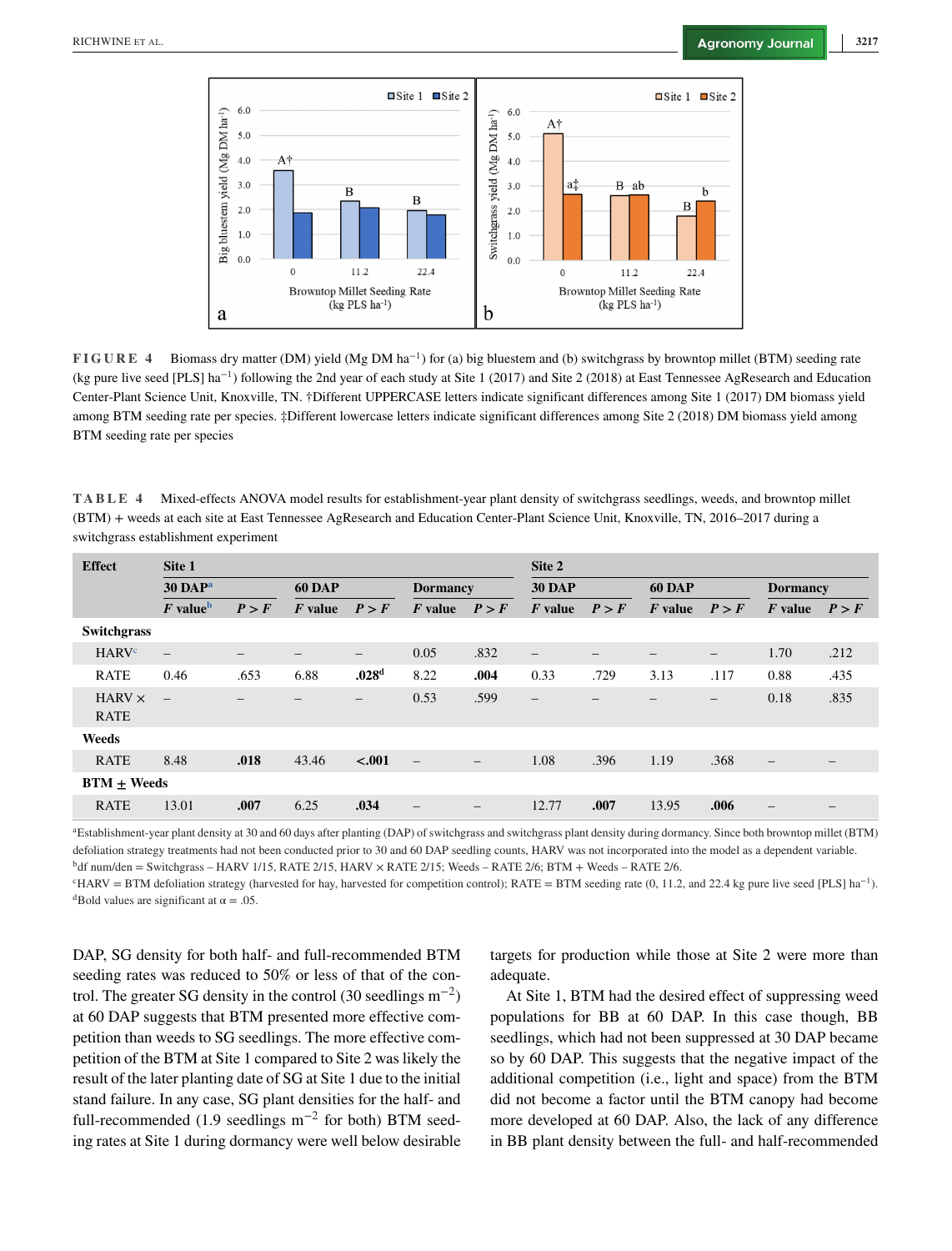<span id="page-8-0"></span>

**FIGURE 5** Establishment-year plant density (seedlings m<sup>−</sup>2) for switchgrass (SG), browntop millet (BTM), and weeds by BTM seeding rate (kg pure live seed [PLS] ha<sup>−</sup>1) at 30 and 60 days after planting (DAP) SG for Site 1 (top) and Site 2 (bottom) at East Tennessee AgResearch and Education Center-Plant Science Unit, Knoxville, TN. †Number of SG seedlings per BTM seeding rate at 30 and 60 DAP. ‡Different lowercase letters indicate significant differences among weed + BTM seedling totals by BTM seeding rate at 30 and 60 DAP within site. §Different UPPERCASE letters indicate significant differences for SG seedlings by BTM seeding rate at 30 and 60 DAP within site

BTM seeding rates at 60 DAP at Site 1 may have been because a threshold was possibly reached using half-recommended rate. Therefore, any additional competition from the full BTM seeding rate had no additional impact.

At Site 2, the competition from BTM on BB seedlings was negligible likely because of the late start for BTM and the already heavy weed pressure. That the patterns observed for BB density at 60 DAP carried through to dormancy (Figure [3\)](#page-6-0) at both sites suggests stand development may be largely determined by 60 DAP. The lack of a stronger linear relationship between BB and BTM + weed plant densities at 30 and 60 DAP may have been due to the variability in BTM stand development and, in turn, its influence on BB seedling recruitment.

The half- and full-recommended BTM seeding rates at Site 1 produced BB plant densities at dormancy below the target threshold of 10 plants m<sup>−</sup>2. Using imazapic allowed for greater BB plant density than all BTM seeding rates at both sites. This finding further reinforces the impact of competition on seedling recruitment.

For both species examined, negative effects of competition were more apparent at 60 DAP than at 30 DAP suggesting an important stage in stand development. Indeed, patterns apparent at 60 DAP carried through to fall dormancy for both sites. Browntop millet appeared to have been more problematic for competition than the weeds. This was borne out by the fact that when BTM development was limited at Site 2,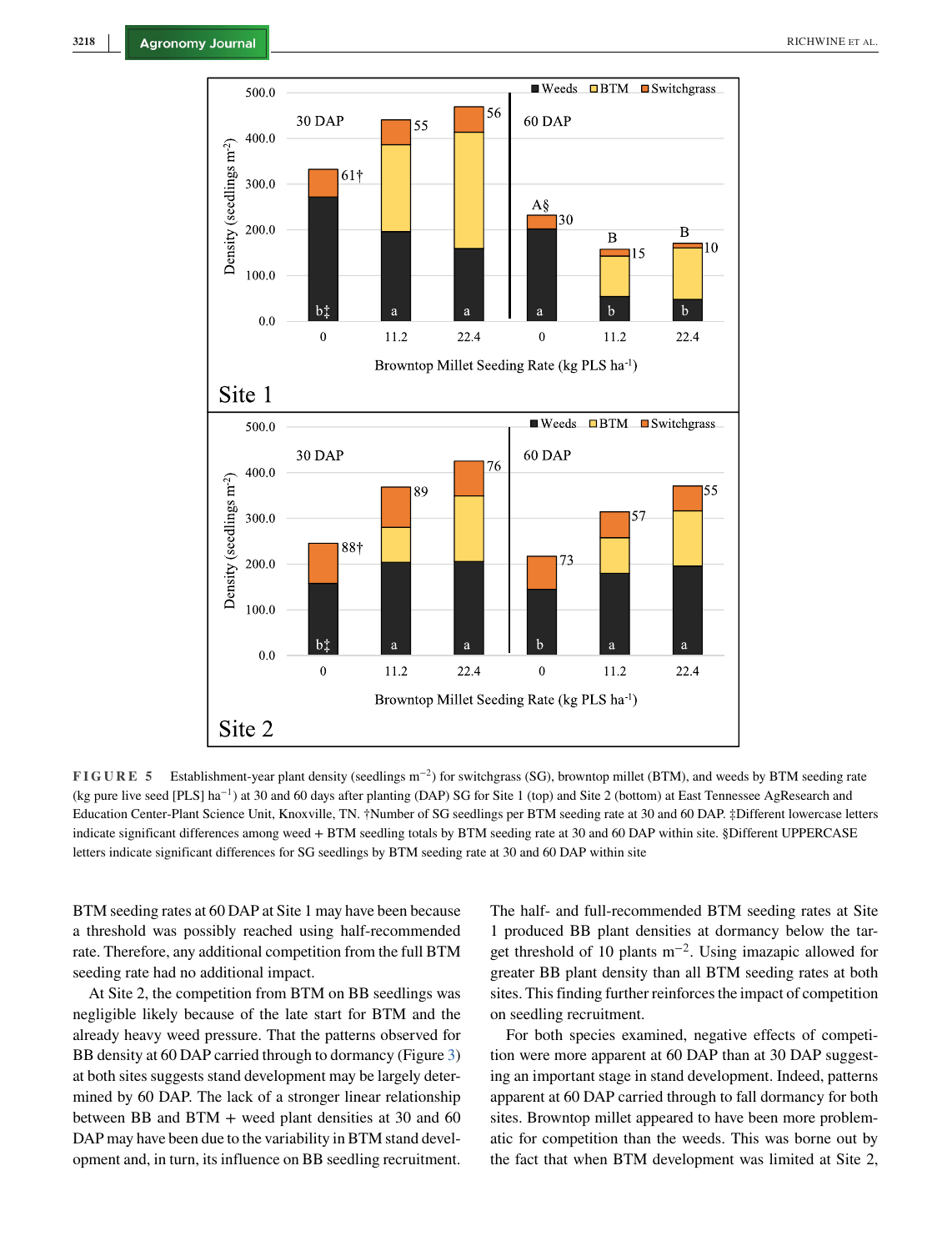SG densities were well above target plant densities, regardless of BTM seeding rate. Moreover, BTM at Site 2 appeared only to provide additive competition for BB, having no effect on weed plant density during the establishment year.

#### **4.2 Biomass dry matter yield**

Big bluestem biomass DM yields were comparable (3.83 Mg  $ha^{-1}$ ) to those reported by Rushing et al. [\(2019\)](#page-11-0) when harvesting 2nd-year BB stands in Mississippi. At both sites, BB yield exhibited the same pattern as plant density at dormancy following the establishment year. The regression relationship only explained a modest amount of the variability in yield at either site. Previously, Keyser et al. [\(2016a\)](#page-10-0) observed a relationship between establishment-year plant density and 2ndyear yield in SG, but also found that there was great variability. They attributed this to density-dependent responses of individual plants and their ability to produce larger and more tillers. This same plant density-dependent process may be important for BB as well. The variability in the plant densityyield relationship may also be a function of the level of competition within a given plot based on weed size and/or density. These differences did not appear to be particularly influenced by variability in air temperature or rainfall between years, at least for treatments that included BTM, because yields for both the half- and full-recommended BTM seeding rates were similar at both sites.

Switchgrass biomass DM yields were also similar to those reported in previous studies, ranging from 4.0 to 8.0 Mg ha<sup>-1</sup> (Hedtcke et al., [2014;](#page-10-0) Keyser et al., [2016a,](#page-10-0) [2016b\)](#page-10-0). Yields from the SG experiment were consistent with those reported by Cossar and Baldwin [\(2002\)](#page-10-0). However, yields were contrary to those later reported by Horton et al. [\(2004\)](#page-10-0) which found no difference in SG biomass yield when replicating the Cossar and Baldwin [\(2002\)](#page-10-0) study. Keyser et al. [\(2016b\)](#page-10-0) noted SG biomass yield increased until a threshold of 8 plants  $m^{-2}$  and plateaued at densities beyond 10 plants m<sup>-2</sup>. Similarly, in the current study, SG biomass DM yield increased until reaching 8 plants  $m^{-2}$  at Site 1 and plateaued beyond 10 plants m−<sup>2</sup> at Site 2. The concept of stocking threshold for yield was further reinforced by the sizeable difference in biomass DM yield for the unplanted controls between Site 1  $(5.10 \text{ Mg} \text{ ha}^{-1})$  and Site 2 (2.67 Mg ha<sup>-1</sup>). Despite the fivefold greater number of seedlings at Site 1 (42.9 seedlings  $m^{-2}$ ) than at Site 2 (8.5 seedlings  $m^{-2}$ ), yields were only 1.9 times greater. Although this may have been the result of factors other than SG plant density, it may also suggest a plant densitydependent threshold for SG plant population. Another reasonable explanation is that the plants in the Site 2 control were not as individually vigorous or well developed as those from Site 1. Mean monthly air temperature and total monthly precipitation, which were greater than the 30-yr mean for April and May for Site 2, may have moderated the difference in yield between the two sites. Lee and Boe [\(2005\)](#page-10-0) found a strong linear relationship between maximum SG biomass production and April through May precipitation in South Dakota.

#### **5 CONCLUSIONS**

Defoliation strategy did not affect BB or SG seedling establishment. Timelier implementation of canopy treatments may have had a greater impact on the results. Furthermore, the rapid growth rate of the well-established BTM at Site 1 made more precise timing of treatments difficult. Conversely, the lack of a consistent effect from defoliation strategies may suggest producers could have some flexibility in implementing these treatments. All BTM seeding rates resulted in acceptable stands ( $≥$ 5.4 plants m<sup>-2</sup>; Keyser et al., [2011\)](#page-10-0) of BB at Site 1 and both BB and SG at Site 2, whereas only the control allowed for acceptable stands of SG (8.5  $\pm$  2.1 plants m<sup>-2</sup>) at Site 1. Timing of BTM plantings and precipitation patterns appear to be an important consideration for using this species as a companion crop for improving BB or SG establishment. Precipitation between seeding the NWSG and BTM at Site 2 was greater than that at Site 1 leading to substantially greater weed germination prior to emergence of BTM at Site 2. Thus, Site 1 BTM stands were more developed and appeared to be more competitive with weed seedlings. At Site 2, on the other hand, weeds were well developed by the time BTM seedlings emerged in large numbers, thus reducing BTM vigor. Regardless, lower BTM seeding rates produced greater BB and SG dormancy plant density and greater 2nd-year biomass DM yields at Site 1, but not at Site 2.

#### **ACKNOWLEDGMENTS**

The authors thank the Director, Bobby Simpson, and dedicated staff of the UTIA East Tennessee AgResearch and Education Center-Plant Science Unit, seasonal technicians Ken Goddard and Aundrea Richwine, and Dr. Arnold Saxton for his assistance with statistical analysis. Support for this research was obtained from USDA-AFRI award no.: 2015- 67028-23537 as well as USDA Hatch Project TEN00547.

#### **AUTHOR CONTRIBUTIONS**

Jonathan Daniel Richwine: Data curation; Formal analysis; Investigation; Methodology; Resources; Writing-original draft; Writing-review & editing. Pat Keyser: Conceptualization; Data curation; Formal analysis; Funding acquisition; Investigation; Methodology; Project administration; Resources; Supervision; Writing-original draft; Writingreview & editing. Dennis W. Hancock: Conceptualization; Funding acquisition; Methodology; Writing-review & editing. Amanda J. Ashworth: Conceptualization; Funding acquisition; Methodology; Writing-review & editing.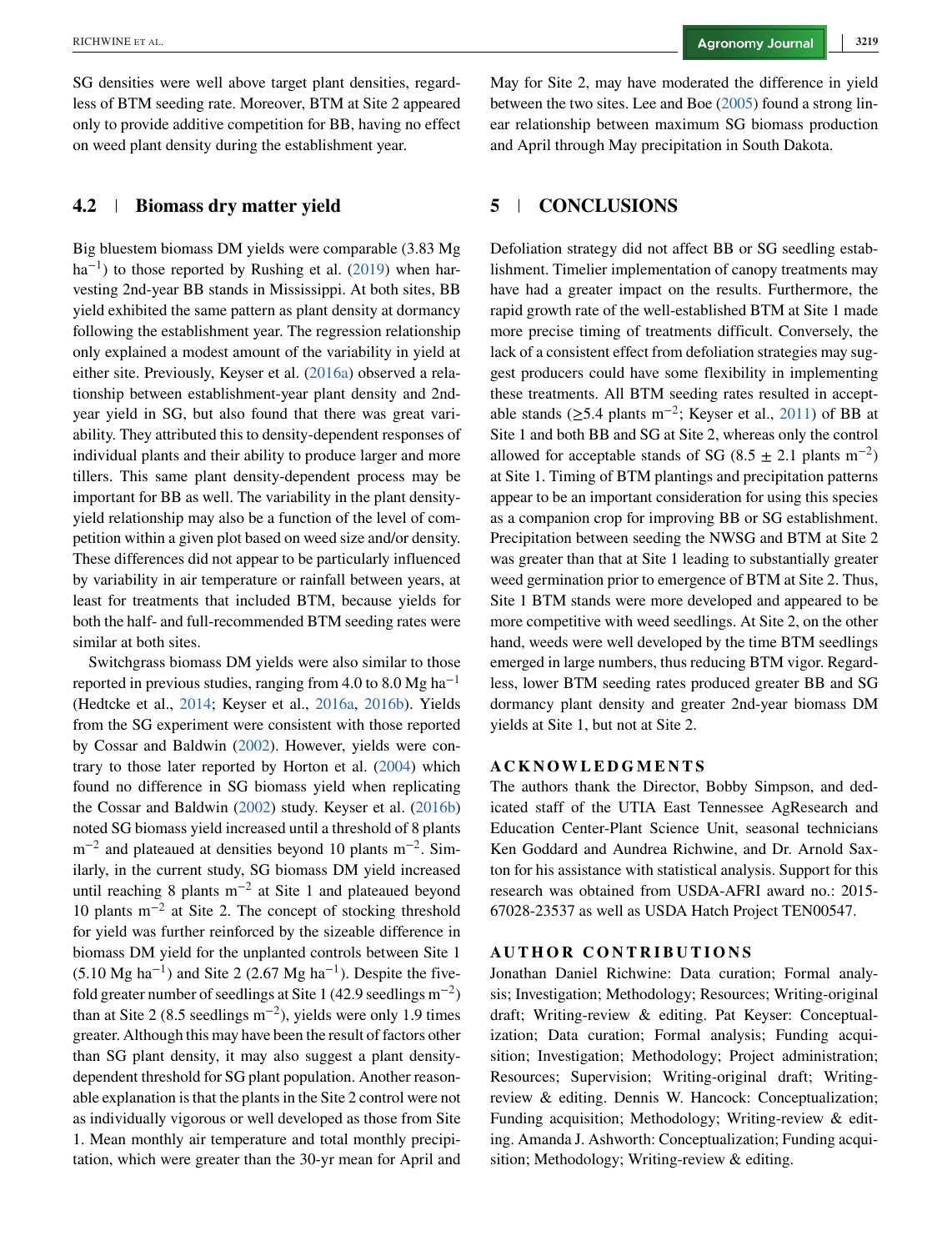<span id="page-10-0"></span>The authors declare no conflict of interest.

#### **ORCID**

*Jonathan D. Richwine* D[https://orcid.org/0000-0002-7820-](https://orcid.org/0000-0002-7820-6178) [6178](https://orcid.org/0000-0002-7820-6178)

Patrick D. Keyser<sup>D</sup> <https://orcid.org/0000-0003-0954-1789> *Amanda J. Ashworth* **D** [https://orcid.org/0000-0002-3218-](https://orcid.org/0000-0002-3218-8939) [8939](https://orcid.org/0000-0002-3218-8939)

#### **REFERENCES**

- Aiken, G. E., & Springer, T. L. (1995). Seed size distribution, germination, and emergence of six switchgrass cultivars. *Journal of Range Management*, *48*, 455–458. <https://doi.org/10.2307/4002252>
- Anderson, E. K., Bollero, G. A., Maughan, M. W., Parrish, A. S., Voigt, T. B., & Lee, D. K. (2016). Establishing switchgrass with a corn companion crop to improve economic profitability. *Agronomy Journal*, *108*, 662–669. <https://doi.org/10.2134/agronj2015.0318>
- Ashworth, A. J., Allen, F. L., Keyser, P. D., Tyler, D. D., Saxton, A. M., & Taylor, A. M. (2015). Switchgrass yield and stand dynamics from legume intercropping based on seeding rate and harvest management. *Journal of Soil and Water Conservation*, *70*, 374–384. [https://doi.org/](https://doi.org/10.2489/jswc.70.6.374) [10.2489/jswc.70.6.374](https://doi.org/10.2489/jswc.70.6.374)
- Backus, W. M., Waller, J. C., Bates, G. E., Harper, C. A., Saxton, A., McIntosh, D. W., Birckhead, J., & Keyser, P. D. (2017). Management of native warm-season grasses for beef cattle and biomass production in the Mid-South USA. *Journal of Animal Science*, *95*, 3143–3153.
- Boyer, C. N., Tyler, D. D., Roberts, R. K., English, B. C., & Larson, J. A. (2012). Yield response functions and profit maximizing nitrogen rate by soil types. *Agronomy Journal*, *104*, 1579–1588. [https://doi.org/10.](https://doi.org/10.2134/agronj2012.0179) [2134/agronj2012.0179](https://doi.org/10.2134/agronj2012.0179)
- Burns, J. C., & Fisher, D. S. (2013). Steer performance and pasture productivity among five perennial warm-season grasses. *Agronomy Journal*, *105*, 113–123. <https://doi.org/10.2134/agronj2012.0142>
- Buttrey, E. K., & Bean, B. W. (2011). Yield, water use efficiency, and nutritive value of six warm-season perennial grasses in response to irrigation level. *Forage and Grazinglands*, *9*(1), 1–8. [https://doi.org/](https://doi.org/10.1094/FG-2011-1021-01-RS) [10.1094/FG-2011-1021-01-RS](https://doi.org/10.1094/FG-2011-1021-01-RS)
- Cossar, R. D., & Baldwin, B. S. (2002). Establishment of switchgrass with sorghum-sudangrass. In J. Randall & J. C. Burns (Eds.), Proceedings of the Third Eastern Native Grass Symposium*,* 1–3 October, Chapel Hill, NC (pp. 98–102). Madison, WI: Omnipress.
- Curran, W. S., Ryan, M. R., Myers, M. W., & Adler, P. R. (2011). Effectiveness of sulfosulfuron and quinclorac for weed control during switchgrass establishment. *Weed Technology*, *25*, 598–603. [https:](https://doi.org/10.1614/WT-D-11-00010.1) [//doi.org/10.1614/WT-D-11-00010.1](https://doi.org/10.1614/WT-D-11-00010.1)
- Gilley, J. E., Eghball, B., Kramer, L. A., & Moorman, T. B. (2000). Narrow grass hedge effects on runoff and soil loss. *Journal of Soil and Water Conservation*, *55*, 190–196
- Guretzky, J. A., Biermacher, J. T., Cook, B. J., Kering, M. K., & Mosali, J. (2011). Switchgrass for forage and bioenergy: Harvest and nitrogen rate effects on biomass yields and nutrient composition. *Plant and Soil*, *339*, 69–81. <https://doi.org/10.1007/s11104-010-0376-4>
- Harper, C. A., Birckhead, J. L., Keyser, P. D., Waller, J. C., Backus, M. M., Bates, G. E., Holcomb, E. D., & Brooke, J. M. (2015). Avian habitat following grazing native warm- season forages in the Mid-South United States. *Rangeland Ecology & Management*, *68*, 166– 172. <https://doi.org/10.1016/j.rama.2015.01.005>
- Hedtcke, J. L., Sanford, G. R., Hadley, K. E., & Thelen, K. D. (2014). Maximizing land use during switchgrass establishment in the north central United States. *Agronomy Journal*, *106*, 596–604. [https://doi.](https://doi.org/10.2134/agronj2013.0410) [org/10.2134/agronj2013.0410](https://doi.org/10.2134/agronj2013.0410)
- Hintz, R. L., Harmoney, K. R., Moore, K. J., George, J. R., & Brummer, E. C. (1998). Establishment of switchgrass and big bluestem in corn with atrazine. *Agronomy Journal*, *90*, 591–596. [https://doi.org/](https://doi.org/10.2134/agronj1998.00021962009000050004x) [10.2134/agronj1998.00021962009000050004x](https://doi.org/10.2134/agronj1998.00021962009000050004x)
- Horton, D. S., Baldwin, B. S., & Cossar, R. D. (2004). Yield and population density changes of switchgrass established under sorghum/sudangrass. In T. J. Barnes (Ed.), *Proceedings of the Fourth Eastern Native Grass Symposium*. *, 3–6 Oct. 2004*, Lexington, KY (pp. 36–40).,
- Jungers, J. M., Wyse, D. L., & Sheaffer, C. C. (2015). Establishing native perennial bioenergy crops with cereal grain companion crops. *BioEnergy Research*, *8*, 109–118. [https://doi.org/10.1007/](https://doi.org/10.1007/s12155-014-9498-5) [s12155-014-9498-5](https://doi.org/10.1007/s12155-014-9498-5)
- Kering, M. K., Butler, T. J., Biermacher, J. T., Mosali, J., & Guretzky, J. A. (2012). Effect of potassium and nitrogen fertilizer on switchgrass productivity and nutrient removal rates under two harvest systems on a low potassium soil. *BioEnergy Research*, *6*, 329–335. [https://doi.](https://doi.org/10.1007/s12155-012-9261-8) [org/10.1007/s12155-012-9261-8](https://doi.org/10.1007/s12155-012-9261-8)
- Keyser, P. D., Ashworth, A. J., Allen, F. L., & Bates, G. E. (2016a). Evaluation of small grain cover crops to enhance switchgrass establishment. *Crop Science*, *56*, 2062–2071. [https://doi.org/10.2135/](https://doi.org/10.2135/cropsci2015.12.0783) [cropsci2015.12.0783](https://doi.org/10.2135/cropsci2015.12.0783)
- Keyser, P. D., Ashworth, A. J., Allen, F. L., & Bates, G. E. (2016b). Dormant-season planting and seed-dormancy impacts on switchgrass establishment and yield. *Crop Science*, *56*, 474–483. [https://doi.org/](https://doi.org/10.2135/cropsci2015.03.0144) [10.2135/cropsci2015.03.0144](https://doi.org/10.2135/cropsci2015.03.0144)
- Keyser, P. D., Harper, C. A., Bates, G. E., Waller, J. C., & Holcomb, E. D. (2011). *Establishing native warm-season grasses for livestock forage in the Mid-south* (Extension Publication SP731-B). Knoxville: University of Tennesse.
- Keyser, P., Schexnayder, S., Wilcox, A., Bates, G., & Boyer, C. (2021). Identifying barriers to forage innovation: Native grasses and producer knowledge. *Journal of Extension*, *57*, article no. 6RIB4.
- Lee, D. K., & Boe, A. (2005). Biomass production of switchgrass in central South Dakota. *Crop Science*, *45*, 2583–2590. [https://doi.org/10.](https://doi.org/10.2135/cropsci2005.04-0003) [2135/cropsci2005.04-0003](https://doi.org/10.2135/cropsci2005.04-0003)
- Lowe II, J. K., Boyer, C. N., Griffith, A. P., Bates, G. E., Keyser, P. D., Waller, J. C., Larson, J. A., & Backus, W. M. (2015). Profitability of beef and biomass production from native warm-season grasses in Tennessee. *Biomass and Bioenergy. Agronomy Journal*, *107*, 1733– 1740.
- Mcintosh, D. W., Bates, G. E., Keyser, P. D., Allen, F. L., Harper, C. A., Waller, J. C., Birckhead, J. L., & Backus, W. M. (2015). The impact of harvest timing on biomass yield from native warm-season grass mixtures. *Agronomy Journal*, *107*, 2321–2326. [https://doi.org/10.2134/](https://doi.org/10.2134/agronj15.0251) [agronj15.0251](https://doi.org/10.2134/agronj15.0251)
- Mckenna, J. R., Wolf, D. D., & Lentner, M. (1991). No-till warmseason grass establishment as affected by atrazine and carbofuran. *Agronomy Journal*, *83*, 311–316. [https://doi.org/10.2134/agronj1991.](https://doi.org/10.2134/agronj1991.00021962008300020010x) [00021962008300020010x](https://doi.org/10.2134/agronj1991.00021962008300020010x)
- McLaughlin, S. B., & Adams Kszos, L. (2005). Development of switchgrass (*Panicum virgatum*) as a bioenergy feedstock in the United States. *Biomass Bioenergy*, *28*(6), 515–535. [https://doi.org/10.1016/](https://doi.org/10.1016/j.biombioe.2004.05.006) [j.biombioe.2004.05.006](https://doi.org/10.1016/j.biombioe.2004.05.006)